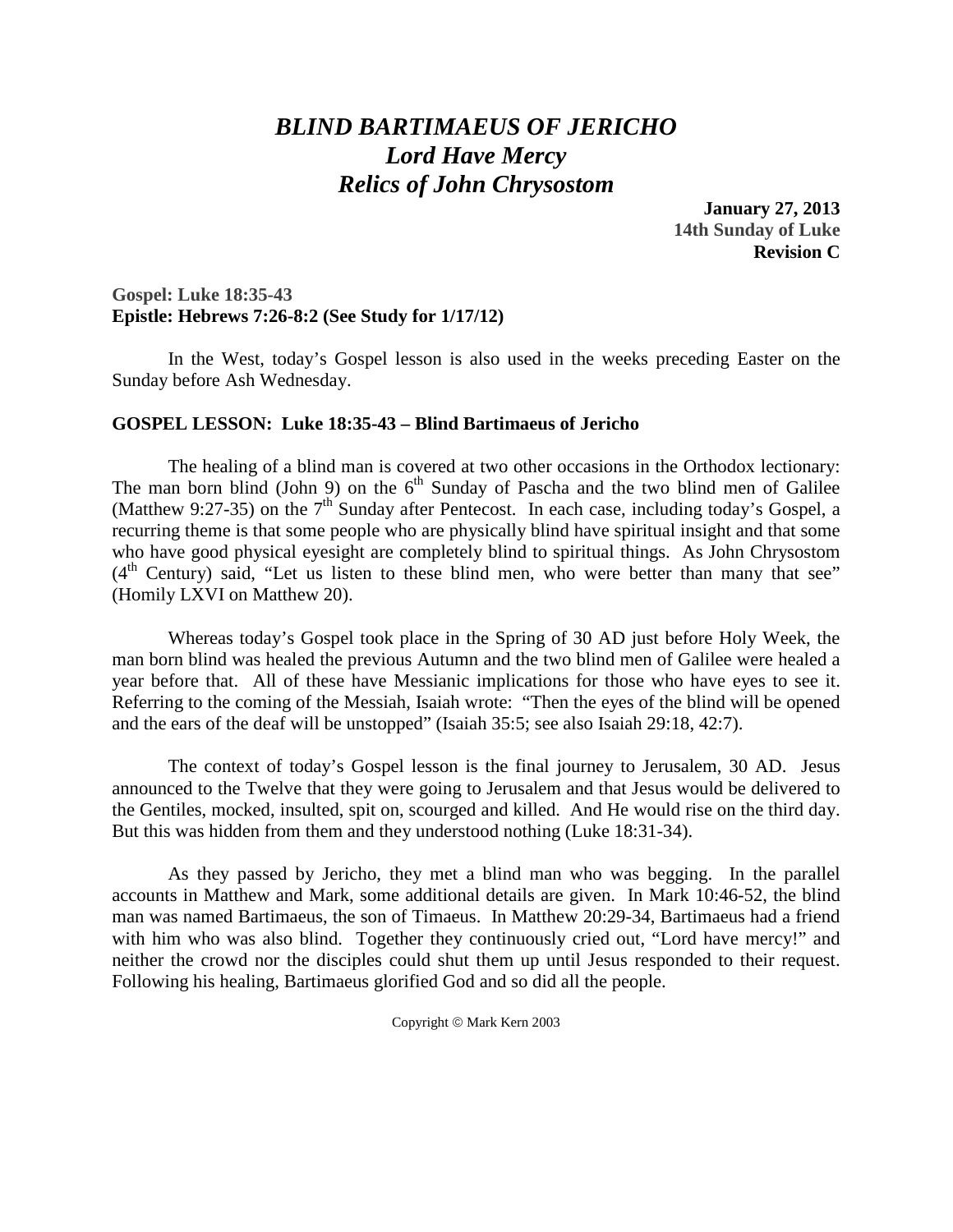#### **Bartimaeus Teaches Us**

Cyril of Alexandria  $(4^{th} - 5^{th}$  Century) comments on the Faith of Bartimaeus by examining his use of the term Son of David. He stated that the blind men had some amazing insight into the identity of Christ. "In what character then do they address to Him their prayer? Is it as to a mere man, according to the babbling of the Jews, who tried to stone Him with stones, saying in their utter folly, 'for a good work we stone You not, but for blasphemy; because that You being a man make Yourself God'? (John 10:33). But must not the blind men have understood that the sight of the blind cannot be restored by human means, but requires, on the contrary, a divine power, and an authority such as God only possesses? For with God nothing whatsoever is impossible. The blind men drew near to Him, therefore, as to the Omnipotent God; but how then did they call Him the Son of David? What therefore can one answer to this? The following is perhaps, as I think the explanation. As they had been brought up in Judaism, and were by birth of that race, the predictions contained in the Law and the Holy Prophets concerning Christ of course had not escaped their knowledge. They had heard them chant that passage in the book of the Psalms: 'the Lord has sworn the truth unto David, and will not reject it, that of the fruit of Your loins will I set upon Your throne' (Psalm 131:11). They knew also that the blessed Prophet Isaiah had said, 'And there shall spring forth a shoot from the root of Jesse, and from his root shall a flower grow up (Isaiah 9:1). And again this as well: 'Behold, a virgin shall conceive and bring forth a son, and they shall call His Name Emmanuel, which being interpreted is, God with us' (Isaiah 7:14, Matthew 1:23). As ones, therefore, who already believed that the Word, being God, had of His Own Will submitted to be born in the flesh of the holy virgin, they drew near to Him as unto God, and said, 'Have mercy upon me, Son of David (v.38). For Christ bears witness that this was their state of mind in offering their supplication, by saying unto them, 'Your faith has saved you' (v.42).

Cyril also pointed out that Bartimaeus:

- Referred to Jesus as Lord as well as Son of David (v.41)
- Asked Him to perform an act only God could do  $(v.41)$
- Confessed his faith in spite of many rebukes (v.39)
- Glorified God following his healing (v.43).

Chrysostom pointed out that Christ did not ask the blind men, "Do you believe?" as He had done with many others (e.g. Mark 5:36, 9:23, 11:22-24, John 11:40). Because their cry and their coming to Him was sufficient to make that obvious (Homily LXVI on Matthew 20). From this, Cyril concludes: "Understand from this, my beloved, that faith sets us also in Christ's presence, and so brings us unto God, as for us to be even counted worthy of His words. For when the blind men were brought to Him, He asked him, "What do you want Me to do for you?'" (v.41). This is an important question in that it directs us to what is our real desire. Do we just want something physical or does our desire go beyond that to true spiritual insight? Do I really want to be free of being enslaved to the passions or do I really like the passions and just want something temporary?

Cyril referred to Bartimaeus as being freed from a double blindness: first from the blindness of his eyes, and second from a blindness of heart and mind (Commentary on Luke, Chapter 18). The vision of his heart was infectious also in that it caused "all the people when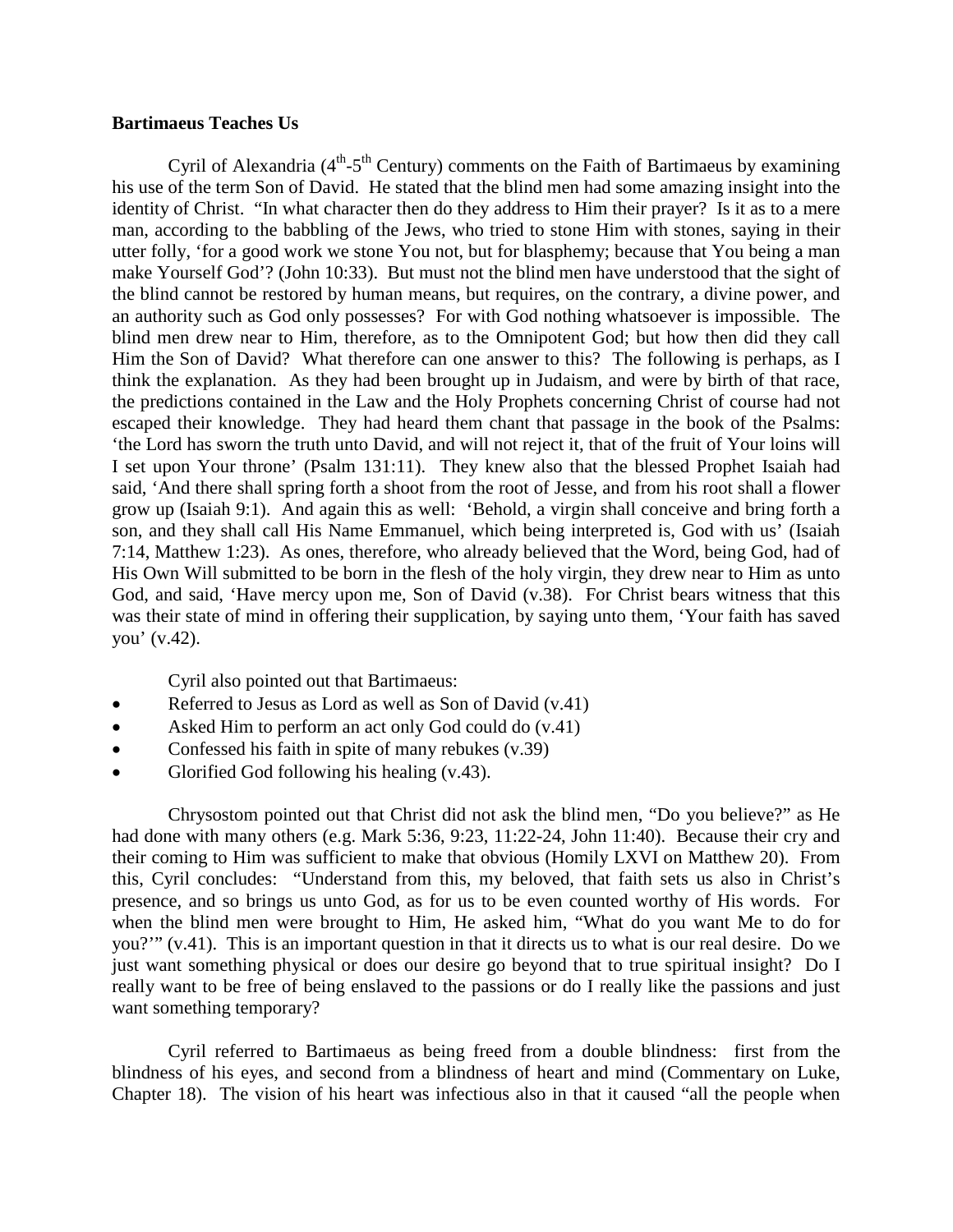they saw it, to give praise to God" (v.43). Thus even the people that had rebuked Bartimaeus now began to see spiritually themselves. This happens to us also: as we see and hear from God, we help those around us to do so also. However, there will always be those who refuse to see: like the Scribes and Pharisees who crucified Jesus a few weeks after this.

# **Lord Have Mercy**

The Church has taken the persistence of Bartimaeus and his friend to heart and the term "Lord have mercy" appears frequently in the Orthodox Liturgy. But there is a depth to this usage that often goes unappreciated.

The Greek word *eleos* meaning compassion or mercy is used widely in the New Testament as a noun, verb (to have mercy), adjective (merciful) and as a noun directed toward someone (compassionateness). This latter use of the root word *eleos* is often translated "*alms*!" Following is a summary of the use of *eleos*:

# **People Continuously Crying Out "Lord Have Mercy"**:

- Blind Bartimaeus and companion
- Two blind men: (Matthew 9:27-31)
- Canaanite woman for her daughter; (Matthew 15:21-28, Mark 7:24-30)
- Ten lepers: (Luke 17:11-19)

## **People Begging, Imploring, Trembling, Prostrating**:

- Man for epileptic son: (Matthew 17:14-21, Mark 9:14-29, Luke 9:37-42)
- Jairus for daughter: (Luke 8:40-56, Matthew 9:18-26, mark 5:21-43)
- Woman with hemorrhage: (Luke 8:43-48, Matthew 9:20-22, Mark 5:25-34)
- One leper: (Luke 5:12-16, Matthew 8:1-4, Mark 1:40-45)
- In these last three cases, eleos isn't mentioned but is implied.

## **Many Times the Lord Shows Mercy Without Specific Requests**:

- Virgin Mary at Incarnation (Luke 1:46-55)
- Elizabeth at the birth of John (Luke 1:57-58)
- Zachariah, regarding John's mission (Luke 1:67-79)
- The Apostle Paul (1 Corinthians 7:25, 1 Timothy 1:13-16)
- The Gadarene Demoniac (Mark 5:19)
- Epiphroditus (Philippians 2:27)
- The Gentiles (Romans 15:9, 1 Peter 2:10)
- All believers (Romans 11:30-32, 2 Corinthians 4:1, Ephesians 2:4, Titus 3:5, 1 Peter 1:3, Jude 21)
- God has mercy on whom He will (Romans 9:15-18)